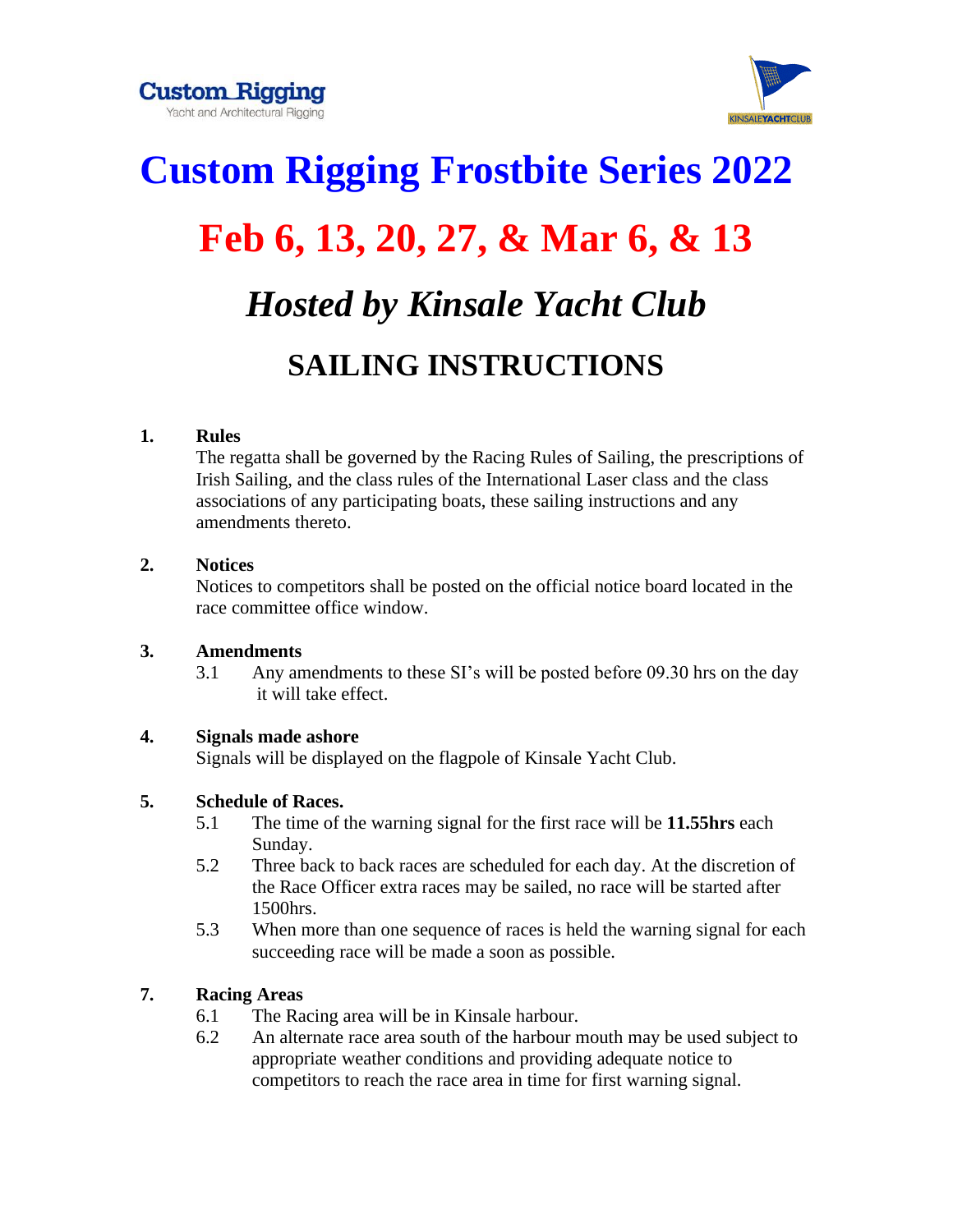#### **8. Starts**

- 8.1 All starts shall be signaled with the appropriate class flag.
- 8.2 The order of starts is at the discretion of the Race Officer.

#### **6. Class Flags will be as follows:**

| Laser 4.7, Laser Radial &<br>Std. Rig | <b>Laser Class Flag</b>    |
|---------------------------------------|----------------------------|
| Squib class                           | 'Naval Numeral 9"          |
| <b>Topper</b>                         | <b>ICF</b> 'Letter T'      |
| <b>Mixed dinghies</b>                 | $ICF^{\dagger}D^{\dagger}$ |

#### **9. Sail Numbers**

Boats shall sail using their correct sail numbers. Permission to use any other numbers must be sought in writing to the Race Officer prior to going afloat.

#### **10. Marks**

10.1 Yellow inflatable pencil marks and red buoys will be used. 10.2 The start and finishing outer distance marks shall be Dan buoys with orange flags.

10.3 All racing marks shall be laid on the racing day.

#### **11. The Course**

.

11.1 The two Windward /Leeward courses to be sailed are described in Appendix A and all marks shall be rounded to port except leeward mark 3A on course B. 11.2 The diagram in Appendix A shows the laid windward leeward course, the order in which the marks are to be passed, and the side on which each mark is to be left.

11.3 The course and number of rounds of the course to be sailed shall be indicated on a blackboard on the committee boat.

#### **12. Penalties**

RRS 44.2 the two turns penalty shall apply

#### **13. Starting Line**

The starting line for all classes will be between a red and white pole on the Committee Vessel and a Dan buoy ODM on the port side of the Committee Vessel.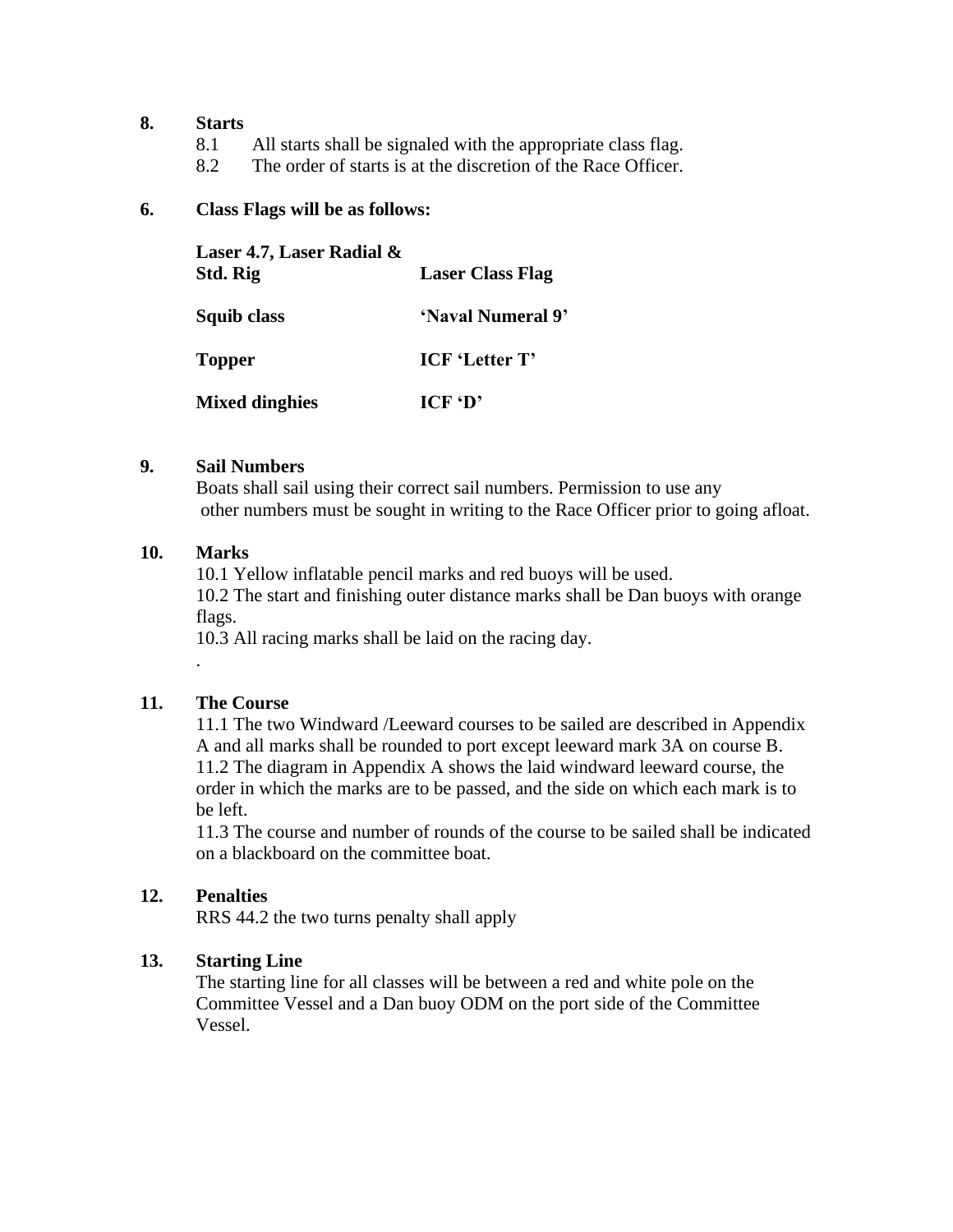# **14. Finishing Line**

- 14.1 The finish line for all classes will be between a red and white pole on the Committee Vessel and a Dan buoy ODM on the starboard side of the Committee Vessel. The only exception is when the Committee Vessel is not used as the finishing vessel.
- 14.2 W Flag

In addition to rule 32, the race committee may also award a finishing score to a boat is still racing by displaying to her from a committee vessel (which may be in motion) flag W with one sound signal. A boat so notified is no longer required to sail the course, shall stop racing, and shall return to the starting area, or return ashore if there is no more racing. A finishing score under this sailing instruction will be the score she would have received had she sailed the course and finished within any time limit, without gaining or losing any place. However, when two or more boats that are overlapped are notified, they will be scored as if they were tied. The decision by the race committee to use this procedure or not to use it shall not be grounds for requesting redress. This changes rules 60.1(b) and 62.1(a).

14.3 F Flag

Should the Race Officer decide to shorten the course by displaying flag 'F' with accompanying sound signal at any mark on the course, competitors shall sail directly to the finish from that mark.

## **15. Starting sequence**

- 15.1 The starting sequence will be as RRS 26
- 15.2 The starting signal of the first class to start will be the warning signal for the subsequent class.
- 15.3 Recalls will be signaled according to RRS 29.1 and 29.2

# **16. Time limit**

- 16.1 The time limit for the leading boat shall be 60 minutes.
- 16.2 Any boat, which fails to finish within 20 minutes of the leading boat, will be scored DNF.

# **17. Scoring**

- 17.1 The low points scoring system, RRS Appendix A2.1 will apply.
- 17.2 There will be one discard for every four races sailed in the series. Any ties will be broken in favor of the boat with the better placing in the last race, or if necessary the race before and so on.

# **18. Protests**

- 18.1 Protest forms will be available in the race office.
- 18.2 Boats shall inform the finishing vessel immediately after finishing, or as soon as is practicable, of their intention to protest.
- 18.3 For each class the protest time limit is 90 minutes after the last boat has finished the last race of the day.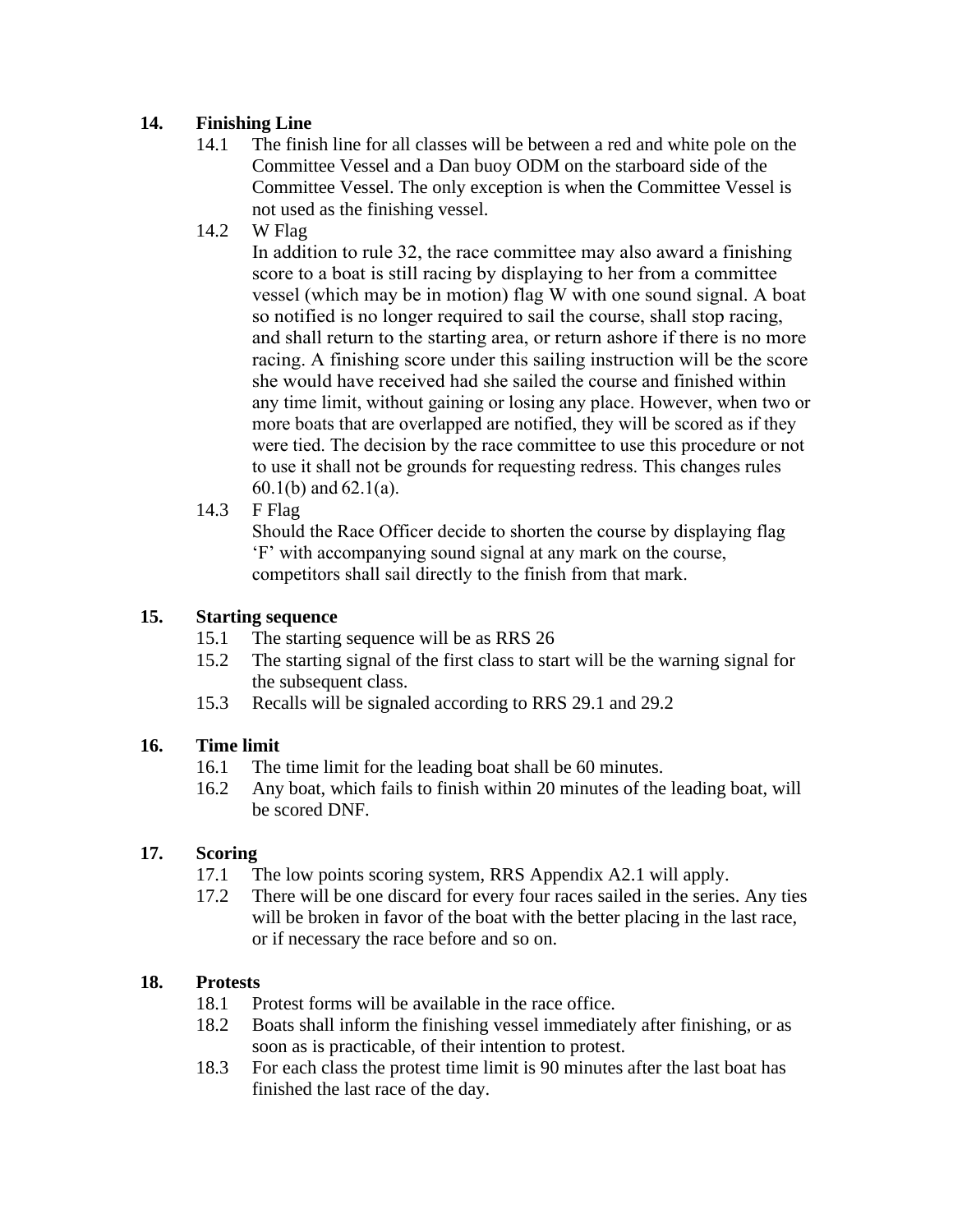#### **19. Insurance**

All entrants must have at least  $\epsilon$ 1,500,000 insurance cover.

#### **20. Safety**.

Personal buoyancy shall be worn when afloat. Wet or dry suits are not applicable as substitutes.

#### **21. Change of course**

If a mark has been moved in accordance with RRS 33, subsequent marks may be moved to maintain the course configuration without further signaling.

#### **22. Disclaimer of Liability.**

Competitors participate in the series entirely at their own risk. The decision to race is entirely the responsibility of the skipper. The organizing authority will not accept any liability for material damage or personal injury or death sustained in conjunction with or prior to, during or after the series.

**This event is subject to the COVID-19 guidelines as laid out by the Irish Government and in the Host Club's Covid-19 event protocol document. All people associated with this event must comply with these conditions. These conditions may change as the event approaches and will influence the running/organisation/cancellation of this event.**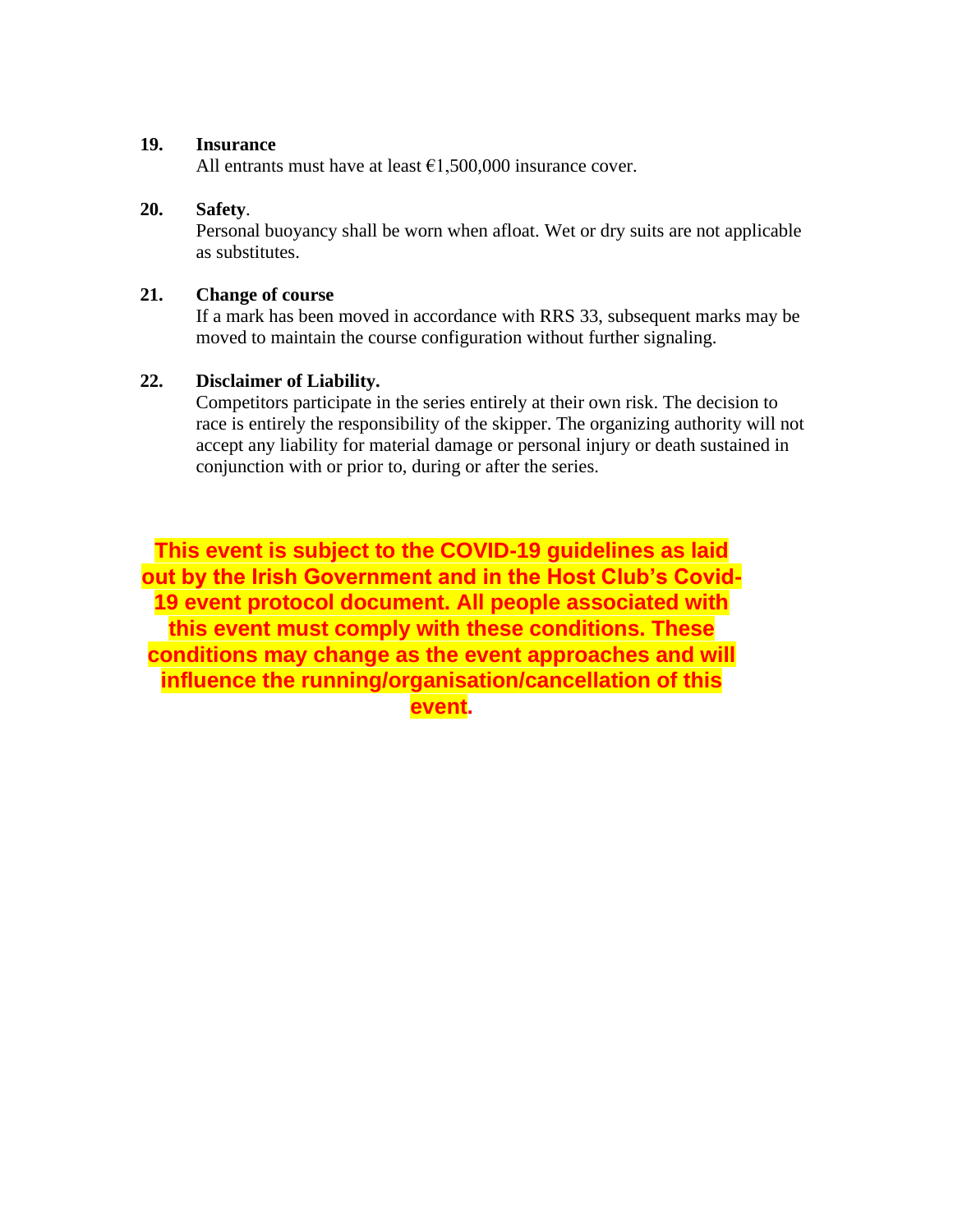#### **APPENDIX A – WINDWARD LEEWARD COURSE A**

**2 Rounds** - Start  $1 - 2 - 3 - 1 - 2 - 3 -$  Proceed to finish. **3 Rounds** - Start 1 – 2 – 3 – 1 – 2 – 3– 1 – 2 – 3 – Proceed to finish. All Marks shall be rounded to **PORT.**